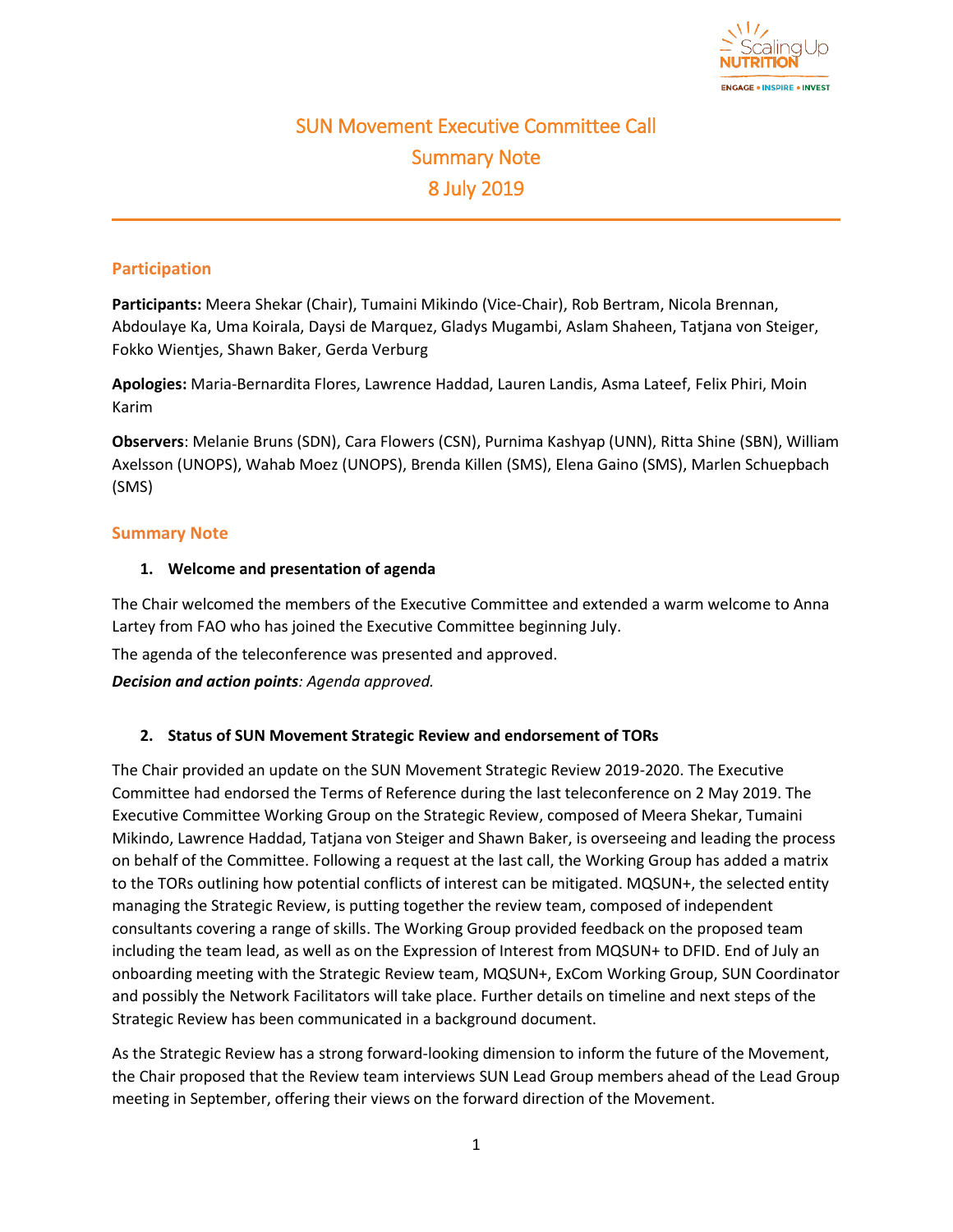*Action points: The Executive Committee Working Group to agree with MQSUN+ on date for onboarding day of the Strategic Review team end of July, and to continue updating the Executive Committee on progress. SMS to work with MQSUN+ to arrange for the Strategic Review team to interview Lead Group members in August/September and provide a brief update in advance of the LG meeting.* 

# **3. Draft Agenda for SUN Movement Global Gathering 2019**

Preparations for the SUN Movement Global Gathering (SUNGG), taking place from 4-7 November 2019 in Kathmandu, Nepal, are well underway. A Local Organizing Team with the Government of Nepal has been established and the SUN Movement Secretariat is finalizing procurement processes for the venue. The programme will shape primarily around SUN Movement countries' proposals. SUN Countries and Networks have been invited to propose topics for the programme by end of July. The Chair invited Executive Committee members to send suggestions for agenda items, while clarifying that not all proposals may be accommodated. The aim is to strike a balance between political and technical sessions, demand from countries, and new knowledge flowing from global levels. The chair also shared several potential agenda items for the GG that have been suggested by various stakeholders (new evidence/case studies on stunting prevention and obesity; country capacity strengthening on Optima Nutrition; Human capital; etc). She also reiterated the need to send out speaker invites ASAP, before travel plans are firmed up for the fall season.

The SUN Movement Global Gathering will take place in the lead up to the Tokyo Nutrition Summit 2020 and is a key moment for SUN Countries and stakeholders to prepare for the Summit 2020. The SUNGG programme outline looks as follows: the opening ceremony will take place in the evening of 4 November, followed by the main programme from 5-7 November. The morning of 4 November is reserved for meetings of the SUN Networks and the SUN Government Focal Points, while the Executive Committee will have a series of meetings in the afternoon of the  $4<sup>th</sup>$  and in the mornings and evenings of the following days.

The Chair reiterated the importance for all Executive Committee members to participate in the SUN Movement Global Gathering and encouraged arriving one day earlier. Members agreed to play an active role and to engage as much as possible throughout the programme. Furthermore, they agreed on two meetings of the Executive Committee on its own (preparation and wrap up), a meeting with each of the four SUN Networks, as well as a meeting with SUN Government Focal Points and with the Chair of the Lead Group.

*Decision and action points: Members agreed to have an active role throughout the SUNGG and agreed to a series of meetings with different stakeholder groups. SMS to further refine SUNGG programme and share with Chair/Vice chair and ex-com members ASAP. Suggestions from Executive Committee members on agenda items can be sent to [farai.manwa@scalingupnutrition.org](mailto:farai.manwa@scalingupnutrition.org) by latest 10 August.*

# **4. Update on SUN Movement Secretariat (SMS) staffing situation and endorsement of new proposal for further short-term stabilization**

Building on the last call, the Coordinator requested the Executive Committee to endorse a further proposal to stabilize the entire SMS till December 2020. Current SMS contract modalities (ICA) offered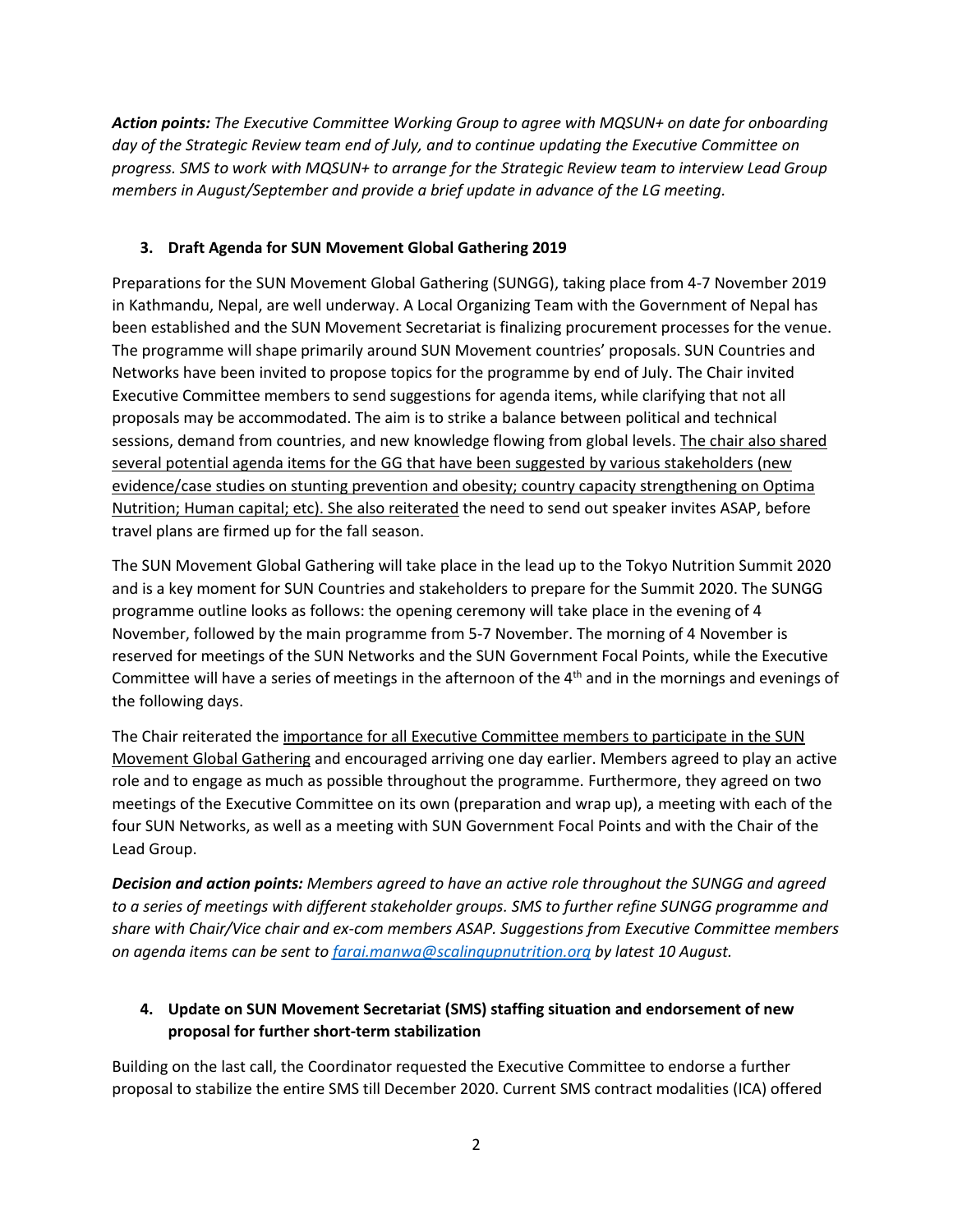by UNOPS are not allowing to retain professionals, which creates challenges to deliver on expected results. At the last call, the Executive Committee endorsed the proposal to offer UN temporary appointments to 16 colleagues who joined the SMS before October 1, 2018. Building on this, the SUN Movement Coordinator presented a new proposal with a revised budget to further stabilize SMS by offering UN temporary appointments to all staff members (additional 13 contracts) in order to offer the same conditions to the entire team. This proposal comes with a 0% budget increase. The Executive Committee endorsed the new proposal, with the caveat that it is shared with the Chair of the LG, Henrietta Fore, for information. The Coordinator and the Chair underlined that a new solution with improved staff contract conditions and adequate hosting arrangements must be found for the third phase of the SUN Movement. Executive Committee members highlighted the need to find arrangements that are fit for purpose and serve the Movement.

*Decision and action points: Executive Committee endorsed the new proposal and revised budget to further stabilize the SMS staffing situation until December 2020 by offering UN temporary appointments to all staff members. The Chair asked to run this decision also by the Lead Group Chair. The Coordinator will facilitate this and provide feedback to the Executive Committee.* 

#### **5. Endorsement of list of individual tasks of Executive Committee members in 2019**

The Executive Committee had agreed earlier this year to identify tasks in specific areas of work which individual members would take forward in 2019. Since the last call of the Executive Committee, the Secretariat has been in touch with members to discuss the scope of the proposed individual tasks and identify concrete deliverables. While most members have confirmed their tasks, a few expressed concerns on the dimension. The Chair and Coordinator clarified that the request is for the Executive Committee member to help shape the issues and to offer guidance to the Secretariat. It was suggested that ExCom members identify tangible deliverables and provide an update on their progress on the margins of the SUNGG. The Secretariat will arrange a call with Anna Lartey who has only just joined the Executive Committee to discuss her proposed task.

The Coordinator reported that the Secretariat has set up online communication groups for SUN Focal Points to facilitate the task of the SUN Country representatives on the Executive Committee to communicate with Government Focal Points from SUN Countries of their own region. The purpose of these groups is for ExCom members to communicate with Focal Points of their region and reflect their views in Executive Committee discussions.

*Decision and action points: The Executive Committee agreed on the list of individual tasks for 2019. Those members who have not yet defined scope and deliverables are encouraged to do so and to initiate their work.* 

#### **6. Lead Group meeting date and proposal for informal ExCom meeting during UNGA week**

The annual SUN Lead Group meeting will take place on Tuesday, 24 September 2019 from 8:30-11:00am in New York at UNICEF HQ. The meeting will be chaired by Ms. Henrietta Fore, ED UNICEF and SUN Lead Group Chair. It will be the first meeting of the new composition of the Lead Group. The meeting takes place during the high-level UN General Assembly week, in the context of a series of high-level meetings such as the Climate Action Summit, the SDG Summit, and the High-Level Meeting on Universal Health